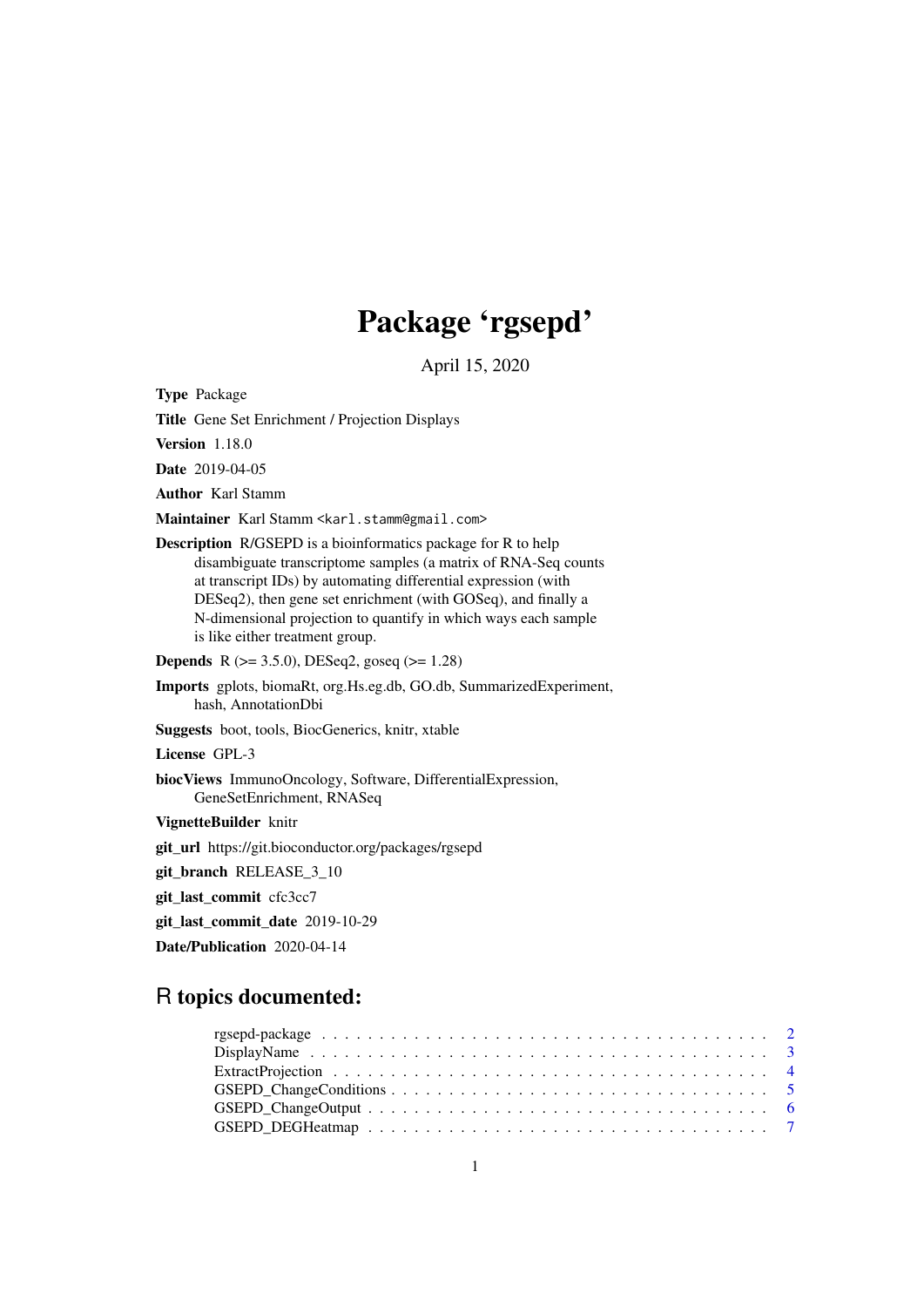# <span id="page-1-0"></span>2 rgsepd-package and  $\frac{1}{2}$  rgsepd-package

| Index |  |
|-------|--|

rgsepd-package *R/Gene Set Enrichment and Projection Displays*

# Description

R/GSEPD is a Bioinformatics package for the R programming environment that helps you disambiguate transcriptome samples (Human RNA-Seq at RefSeq IDs) by automating differential expression (DESeq), then gene set enrichment (GOSeq hg19), and finally a N-dimensional projection to quantify in which ways each sample is like either treatment group. Many exploratory tables and plots are generated for you to browse the behavior of your samples in various gene-sets (defined by GO). Sets which significantly segregate your sample conditions by bootstrapped k-means are further explored.

See the Vignette for usage examples, and minimal examples within each function's reference.

### Details

| Package: | rgsepd     |
|----------|------------|
| Type:    | Package    |
| Version: | 1.15       |
| Date:    | 2019-01-05 |
| License: | $GPL-3$    |

#### Author(s)

Karl D. Stamm PhD <karl.stamm@gmail.com>

#### References

Initially a wrapper for DESeq2 and GOSeq, late-stage processing continues with a unique geneset based sample clustering.

# See Also

Example data is public human RNA-Seq from Illumina Human Bodymap2 project, aligned to GRCh37 by Ensembl and downloaded from ftp://ftp.ensembl.org/pub/release-70/bam/homo\_sapiens/genebuild/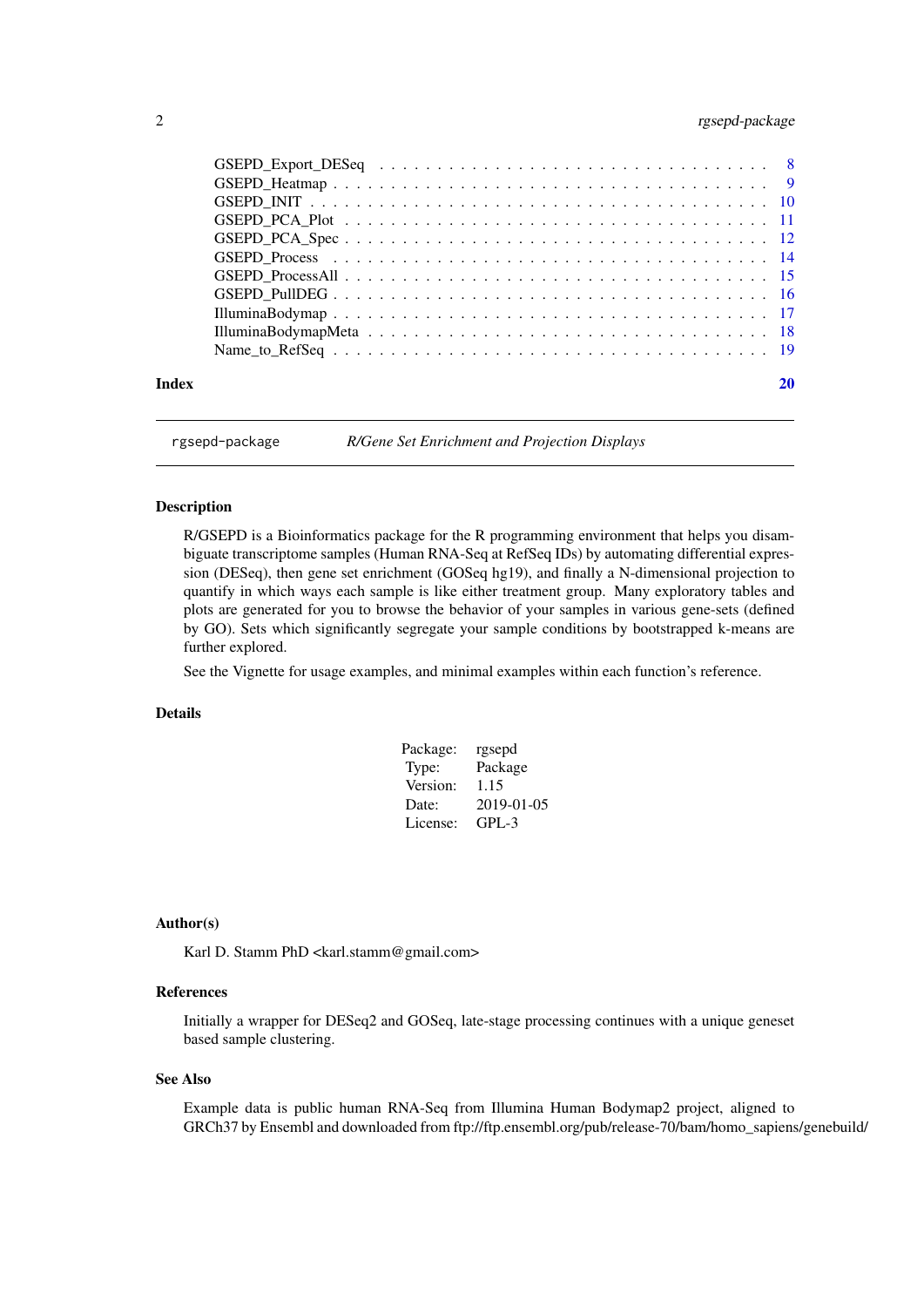#### <span id="page-2-0"></span>DisplayName 3

then read counts are collected by coverageBed using RefSeq.GTF. We downloaded Adipose,Blood,Heart and Skeletal Muscle, and downsampled each to one third to create artificial replicates.

See the Vignette for usage walkthrough and results summaries.

#### Examples

```
data("IlluminaBodymap")
 data("IlluminaBodymapMeta")
 set.seed(1000) #fixed randomness
 isoform_ids <- Name_to_RefSeq(c("HIF1A","EGFR","MYH7","CD33","BRCA2"))
 rows_of_interest <- unique( c( isoform_ids ,
                                 sample(rownames(IlluminaBodymap),
                                        size=2000,replace=FALSE)))
 G <- GSEPD_INIT(Output_Folder="OUT",
               finalCounts=round(IlluminaBodymap[rows_of_interest , ]),
               sampleMeta=IlluminaBodymapMeta,
               COLORS=c("green","black","red"))
 G <- GSEPD_ChangeConditions( G, c("A","B"))
# G <- GSEPD_Process( G ) #would run DESeq2 and GOSeq and GSEPD comparing conditions A and B
```
DisplayName *DisplayName*

#### Description

Convert a transcript id number to the corresponding gene name, where available.

#### Usage

DisplayName(txid)

# Arguments

txid The transcript id number, or a vector thereof.

# Value

The gene's human-readable name.

#### Note

Uses org.Hs.eg.db and pulls the first Entrez Gene ID, then that ID's associated HGNC.

# Examples

DisplayName("NM\_005228")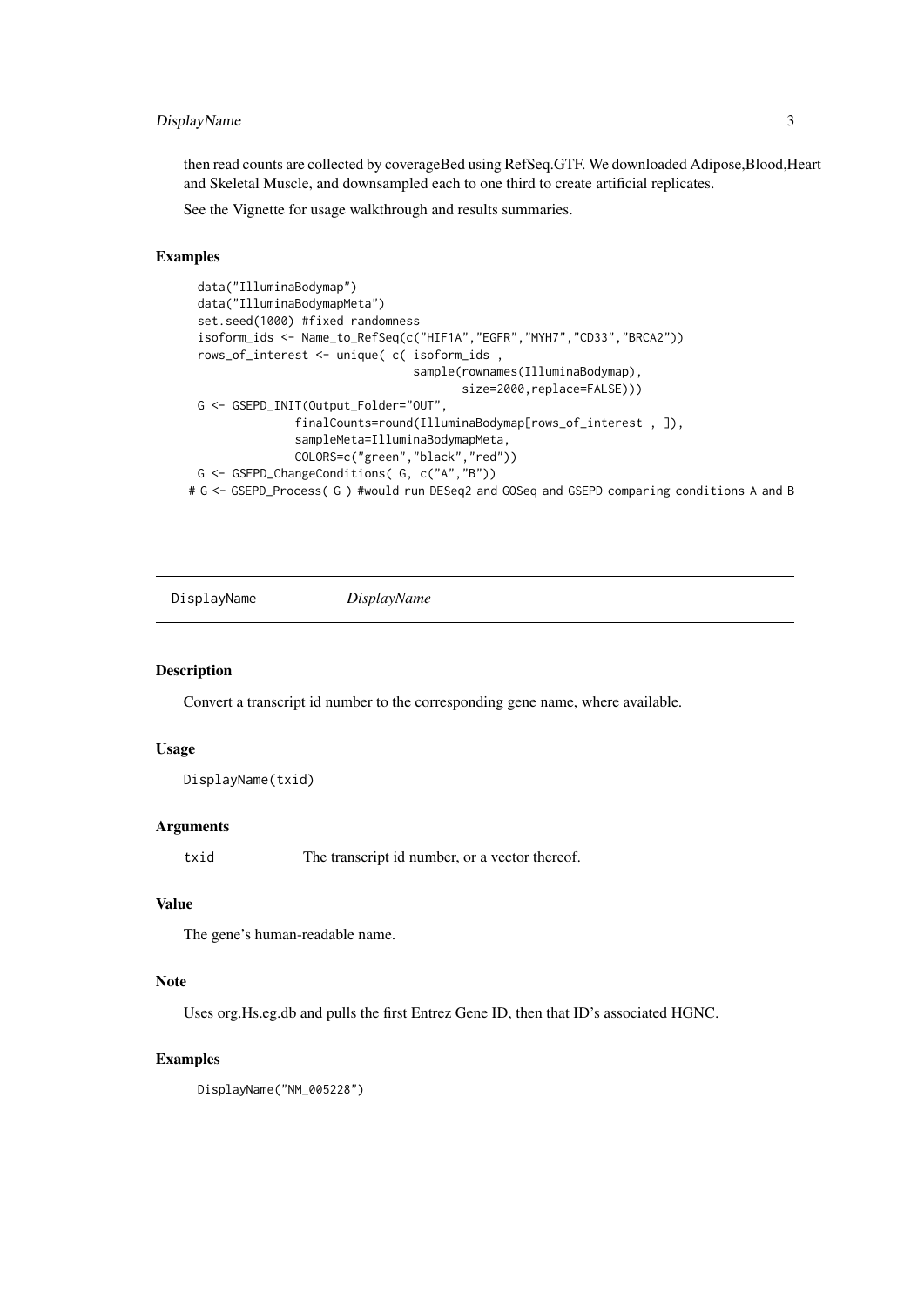<span id="page-3-0"></span>ExtractProjection *ExtractProjection*

# Description

This function takes a completed GSEPD object with sample data, and a set of gene identifiers and produces the projection of sample expression in the sub-space.

# Usage

```
ExtractProjection(GSEPD, txids, DRAWING=FALSE, GN=c(1,2), PRINTING=FALSE, plotTitle="")
```
# Arguments

| <b>GSEPD</b> | The GSEPD parameter object. Must be post-Process.                                                                                                                                |
|--------------|----------------------------------------------------------------------------------------------------------------------------------------------------------------------------------|
| txids        | The transcript IDs, generally REFSEQ identifiers corresponding to rows of the<br>counts table for this a projection is desired. In normal usage these are based on<br>a GO Term. |
| DRAWING      | Boolean flag to draw a plot of the projection.                                                                                                                                   |
| GN           | The gene numbers: which items of the 'txids' list are to be drawn. Only the first<br>two are used. If Drawing=FALSE, this parameter is irrelevant.                               |
| PRINTING     | Boolean flag to print some debug information.                                                                                                                                    |
| plotTitle    | A name for this set of genes, serves as the plot's main title.                                                                                                                   |

# Details

Primary gene set projection tool. This function calculates the vector projection and axis in a Ndimensional space of gene expression for a set of samples. When DRAWING=TRUE you will get some diagrams of the expression normalized counts.

#### Value

Returns a list object with four values for each sample.

| alpha      | Distance along the axis from group1 to group2, generally 0-1, as in percent.<br>Samples within group 1 should average zero, and samples in group 2 should<br>average one.                                                                                         |
|------------|-------------------------------------------------------------------------------------------------------------------------------------------------------------------------------------------------------------------------------------------------------------------|
| beta       | Distance from the samples to the axis. This is a measure of goodness of fit,<br>when the value is zero it means the sample is a linear interpolation between<br>the comparison groups. When the value is high, the sample is not along the<br>n-dimensional axis. |
| gamma1     | Distance from the samples to the center of group 1                                                                                                                                                                                                                |
| gamma2     | Distance from the samples to the center of group2                                                                                                                                                                                                                 |
|            | Validity. Score A score, $0\%$ through 100%, of the segregation validity for this gene set among<br>the two sample test groups.                                                                                                                                   |
| Validity.P | The validity score's associated p-value, empirically calculated chance of a ran-<br>dom sample assignment creating such a strong score.                                                                                                                           |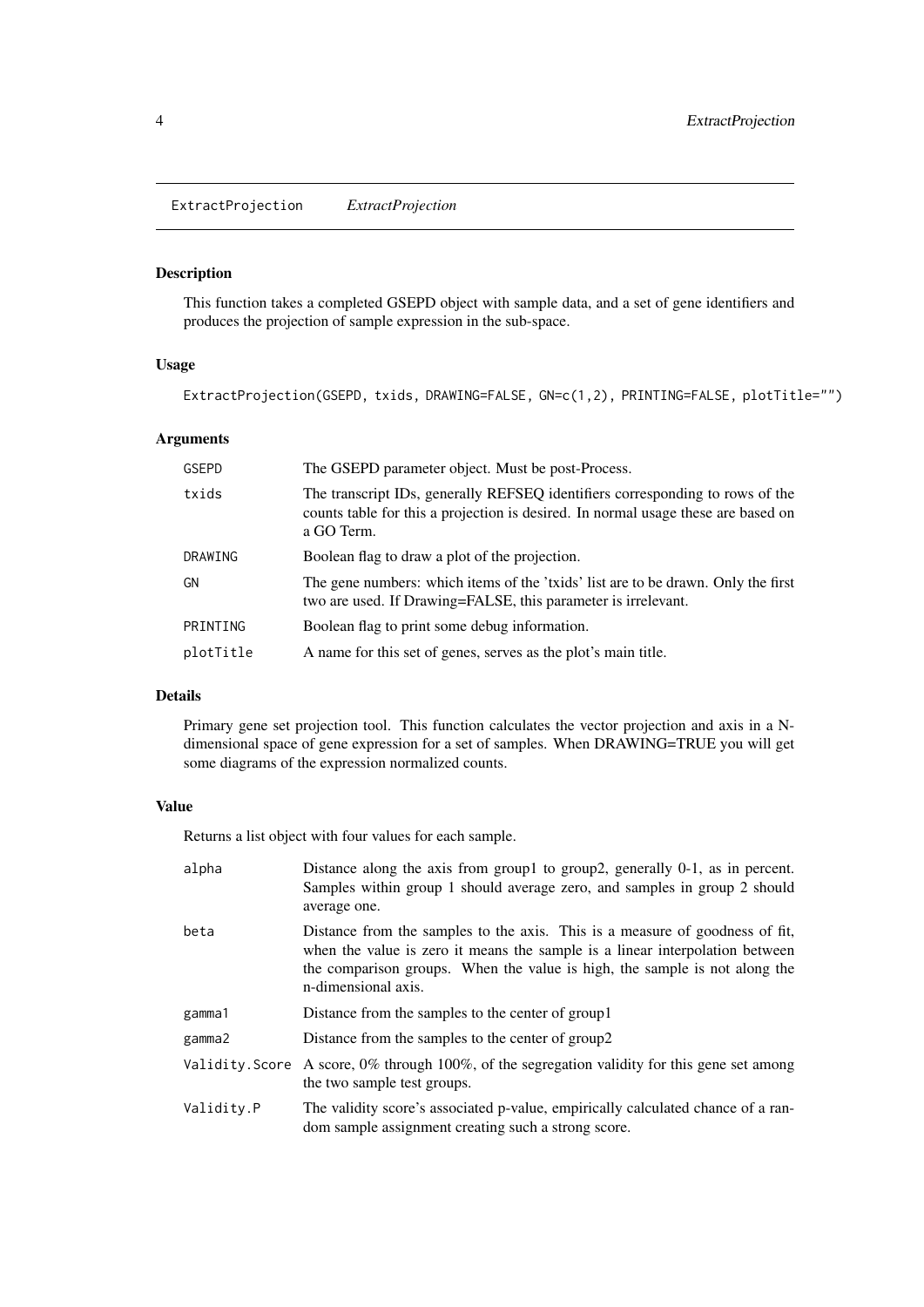#### <span id="page-4-0"></span>Examples

```
data("IlluminaBodymap")
data("IlluminaBodymapMeta")
set.seed(1000) #fixed randomness
isoform_ids <- Name_to_RefSeq(c("HIF1A","EGFR","MYH7","CD33","BRCA2"))
rows_of_interest <- unique( c( isoform_ids ,
                               sample(rownames(IlluminaBodymap),
                                      size=2000,replace=FALSE)))
G <- GSEPD_INIT(Output_Folder="OUT",
              finalCounts=round(IlluminaBodymap[rows_of_interest , ]),
              sampleMeta=IlluminaBodymapMeta,
              COLORS=c("green","black","red"))
G <- GSEPD_ChangeConditions( G, c("A","B")) #set testing groups first!
G <- GSEPD_Process( G ) #have to have processed results to plot them
 # looking at genes 2 and 3 will show us a view in dimensions "EGFR" and "MYH7"
 # and an axis through five dimensional space.
ExtractProjection(GSEPD=G, txids=isoform_ids,
 DRAWING=TRUE, PRINTING=TRUE, GN=c(2,3))
```
GSEPD\_ChangeConditions

*GSEPD\_ChangeConditions*

### Description

This function is an interface to set which samples are the test conditions. Don't forget to GSEPD\_Process() after changing settings. If you want to systematically try each condition pairing, try GSEPD\_ProcessAll()

#### Usage

GSEPD\_ChangeConditions(GSEPD, newConditions)

#### Arguments

GSEPD Parameters object. newConditions a two-item vector matching some of your sampleMeta\$Conditions

#### Details

Interface will check if the conditions are known, then set the C2T value.

# Value

Returns the GSEPD parameter object with its mode set via the C2T and Conditions element of the named list. These tell later steps which sample conditions you intend on comparing.

# See Also

GSEPD\_Example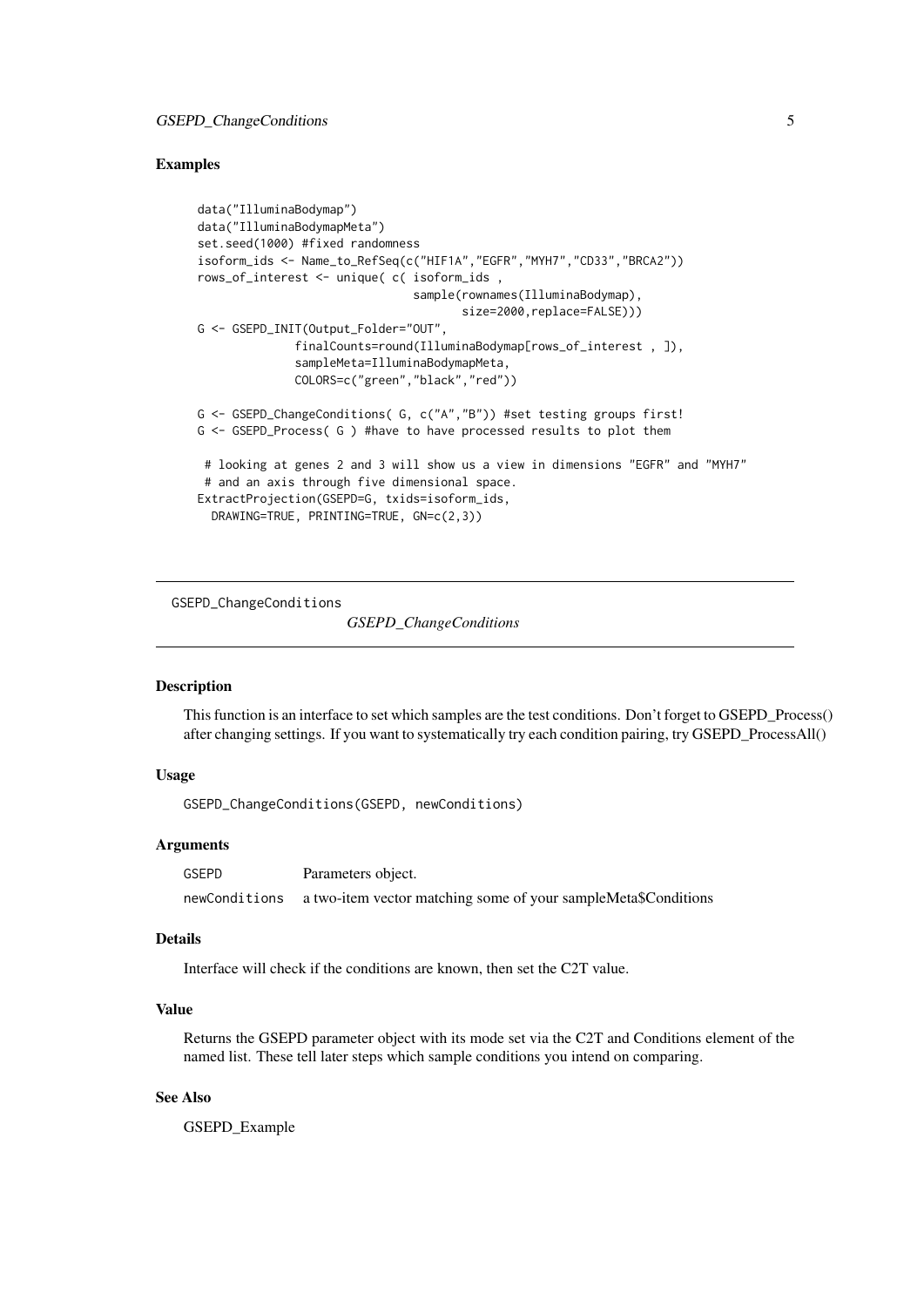### <span id="page-5-0"></span>Examples

```
data("IlluminaBodymap")
data("IlluminaBodymapMeta")
set.seed(1000) #fixed randomness
isoform_ids <- Name_to_RefSeq(c("HIF1A","EGFR","MYH7","CD33","BRCA2"))
rows_of_interest <- unique( c( isoform_ids ,
                               sample(rownames(IlluminaBodymap),
                                      size=2000,replace=FALSE)))
G <- GSEPD_INIT(Output_Folder="OUT",
              finalCounts=round(IlluminaBodymap[rows_of_interest , ]),
              sampleMeta=IlluminaBodymapMeta,
              COLORS=c("green","black","red"))
      ConditionsToTest <- c("A","B")
G <- GSEPD_ChangeConditions( G, ConditionsToTest )
#G <- GSEPD_Process( G ) #would test samples A vs samples B
G <- GSEPD_ChangeConditions( G, c("A","C"))
#G <- GSEPD_Process( G ) #would test samples A vs samples C
```
GSEPD\_ChangeOutput *GSEPD\_ChangeOutput*

# Description

Update the stored output folder designation, and create it if necessary. This is useful if you want to change some LIMIT parameters and re-run the pipeline. Don't forget to GSEPD\_Process() after changing settings.

### Usage

GSEPD\_ChangeOutput(GSEPD, newFolder)

#### Arguments

| <b>GSEPD</b> | The initial GSEPD parameter object to update the output folder of. |
|--------------|--------------------------------------------------------------------|
| newFolder    | The new output folder to be created.                               |

#### Value

Returns the updated GSEPD parameter object.

#### Author(s)

karl.stamm@gmail.com

```
data("IlluminaBodymap")
data("IlluminaBodymapMeta")
set.seed(1000) #fixed randomness
isoform_ids <- Name_to_RefSeq(c("HIF1A","EGFR","MYH7","CD33","BRCA2"))
rows_of_interest <- unique( c( isoform_ids ,
                               sample(rownames(IlluminaBodymap),
```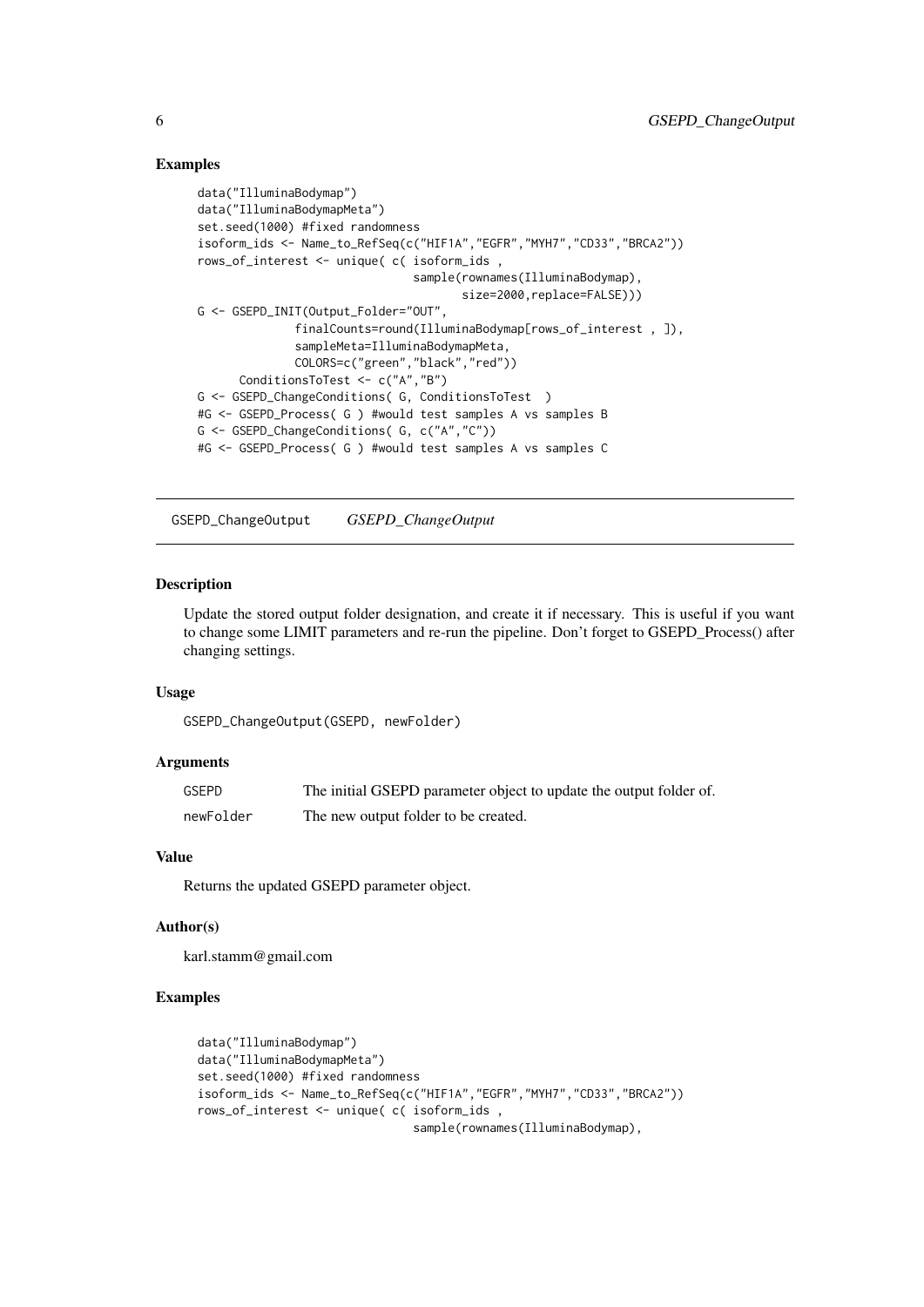```
size=2000,replace=FALSE)))
G <- GSEPD_INIT(Output_Folder="OUT",
              finalCounts=round(IlluminaBodymap[rows_of_interest , ]),
              sampleMeta=IlluminaBodymapMeta,
              COLORS=c("green","black","red"))
G <- GSEPD_ChangeConditions( G, c("A","B")) #set testing groups first!
G<- GSEPD_ChangeOutput(G, "Output2")
#G <- GSEPD_Process( G ) #would output to folder Output2
#now tweak some settings and re-do
G$LIMIT$LFC <- 0.25 #lower than default log-fold-change limit
G<- GSEPD_ChangeOutput(G, "Output-Low")
#G <- GSEPD_Process( G ) #would output to folder Output-Low
```
GSEPD\_DEGHeatmap *Differentially Expressed Genes Heatmap*

#### Description

Generates a gene-by-subject heatmap plot of differentially expressed genes.

#### Usage

```
GSEPD_DEGHeatmap(G)
```
#### Arguments

G The GSEPD master object carries sample information and gene expression data. It should have already run Process() to be eligible. Parameters regarding differential expression limits are set within the G\$LIMIT list object.

# Details

After GSEPD\_Process() has created differential expression tables with known filenames, this function can read those tables and make heatmap plots for a subset of genes. We use the N most significant genes, specified by the MAX\_Genes\_for\_Heatmap parameter of the passed GSEPD object.

#### Value

This function doesn't return anything. If successful, four PDF files are created. HM and HMare all subjects from sampleMeta and finalCounts, HMS and HMS- are only those in the test groups. The hyphen indicates a smaller unlabeled figure. In each case the data is manipulated as in GSEPD\_Heatmap() such that complete linkage clustering is performed on z-score normalized genes using the normalized counts directly from DESeq2::varianceStabilizingTransformation, which are displayed in the labeled figures.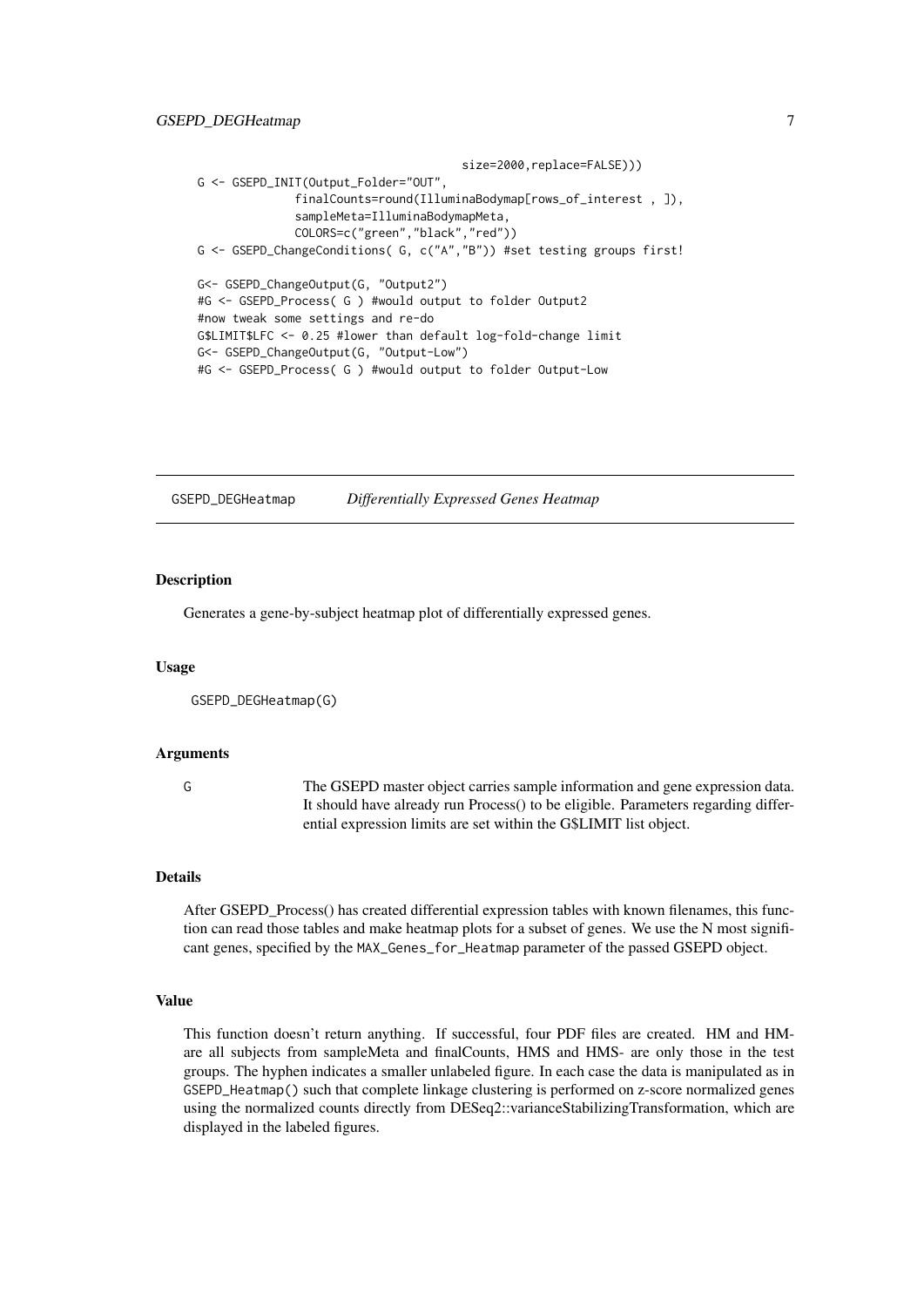#### <span id="page-7-0"></span>Examples

```
data("IlluminaBodymap")
data("IlluminaBodymapMeta")
set.seed(1000) #fixed randomness
isoform_ids <- Name_to_RefSeq(c("HIF1A","EGFR","MYH7","CD33","BRCA2"))
rows_of_interest <- unique( c( isoform_ids ,
                               sample(rownames(IlluminaBodymap),
                                      size=2000,replace=FALSE)))
G <- GSEPD_INIT(Output_Folder="OUT",
              finalCounts=round(IlluminaBodymap[rows_of_interest , ]),
              sampleMeta=IlluminaBodymapMeta,
              COLORS=c("green","black","red"))
G <- GSEPD_ChangeConditions( G, c("A","B")) #set testing groups first!
G <- GSEPD_Process( G ) #have to have processed results to plot them
GSEPD_DEGHeatmap(G) # all parameters automatic
```
GSEPD\_Export\_DESeq *Export DESeqDataSet object*

### Description

Converts from the internal matrices to a DESeq standard object.

# Usage

```
GSEPD_Export_DESeq(G)
```
#### Arguments

G The GSEPD list object to extract a DeseqDataSet from.

# Details

Using the given GSEPD object's finalCounts and sampleMeta, a simple DESeqDataSet object is created with the default design matrix. Provided for interoperability with other analysis packages.

# Value

an object of class DESeqDataSet

### References

DESeq2

```
data("IlluminaBodymap")
data("IlluminaBodymapMeta")
set.seed(1000) #fixed randomness
isoform_ids <- Name_to_RefSeq(c("HIF1A","EGFR","MYH7","CD33","BRCA2"))
rows_of_interest <- unique( c( isoform_ids ,
                               sample(rownames(IlluminaBodymap),
```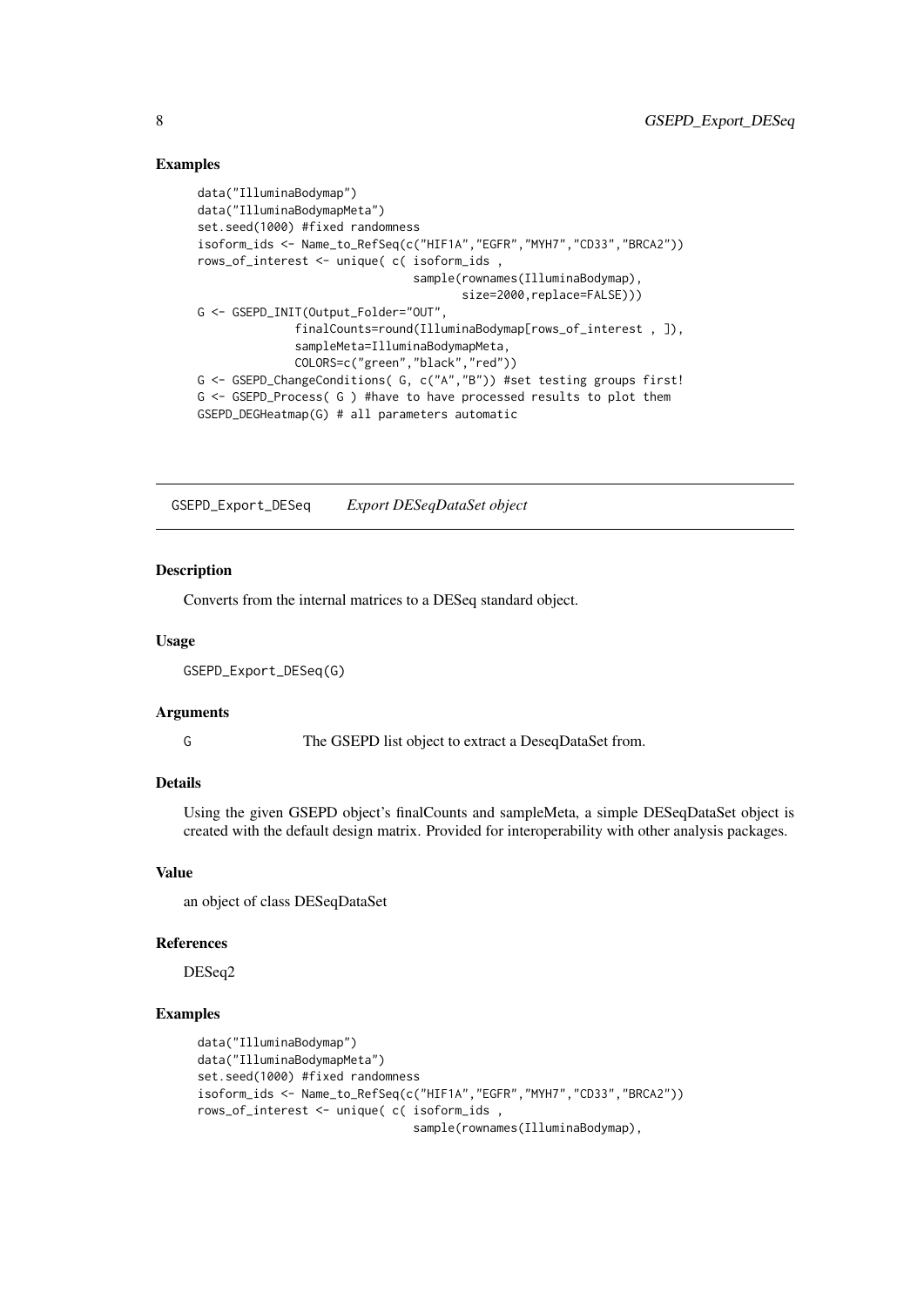#### <span id="page-8-0"></span>GSEPD\_Heatmap 9

```
size=2000,replace=FALSE)))
G <- GSEPD_INIT(Output_Folder="OUT",
              finalCounts=round(IlluminaBodymap[rows_of_interest , ]),
              sampleMeta=IlluminaBodymapMeta,
              COLORS=c("green","black","red"))
G <- GSEPD_ChangeConditions( G, c("A","B")) #set testing groups first!
dds <- GSEPD_Export_DESeq(G)
print(dds)
```
GSEPD\_Heatmap *GSEPD\_Heatmap*

#### **Description**

Plots the heatmap to the standard display. Uses heatmap.2 from gplots to display selected genes' expression level.

#### Usage

GSEPD\_Heatmap(G,genes,cap\_range=3,cellnote="log10")

#### Arguments

| G         | The GSEPD parameter object. Must be post Process.                      |
|-----------|------------------------------------------------------------------------|
| genes     | rownames of final Counts, usually isoform ID#s.                        |
| cap_range | z-score of most extreme color                                          |
| cellnote  | display the log10 values in each cell. No other options are supported. |

### Details

Will use GSEPD\$COLORFUNCTION scaled between samples of type GSEPD\$Conditions in GSEPD\$sampleMeta, including others in the mix. The heatmap's dendrograms (margin trees) are computed by the heatmap.2() function's default method hclust() on the supplied data, resulting in complete linkage heirarchical clustering. Because the magnitude of gene expression varies across a wide range, and we're interested in patterns more than scale, we first normalize each gene(row) by subtracting the mean, dividing by the standard deviation, and capping the min and max to the parameter cap\_range=3. The heatmap function is run with no further scaling, ensuring genes with similar differential expression profiles are clustered together. The numbers written in each cell of the heatmap are simply the normalized counts directly from DESeq2::varianceStabilizingTransformation.

#### Value

No return value: generates a figure.

```
data("IlluminaBodymap")
data("IlluminaBodymapMeta")
set.seed(1000) #fixed randomness
isoform_ids <- Name_to_RefSeq(c("HIF1A","EGFR","MYH7","CD33","BRCA2"))
rows_of_interest <- unique( c( isoform_ids ,
```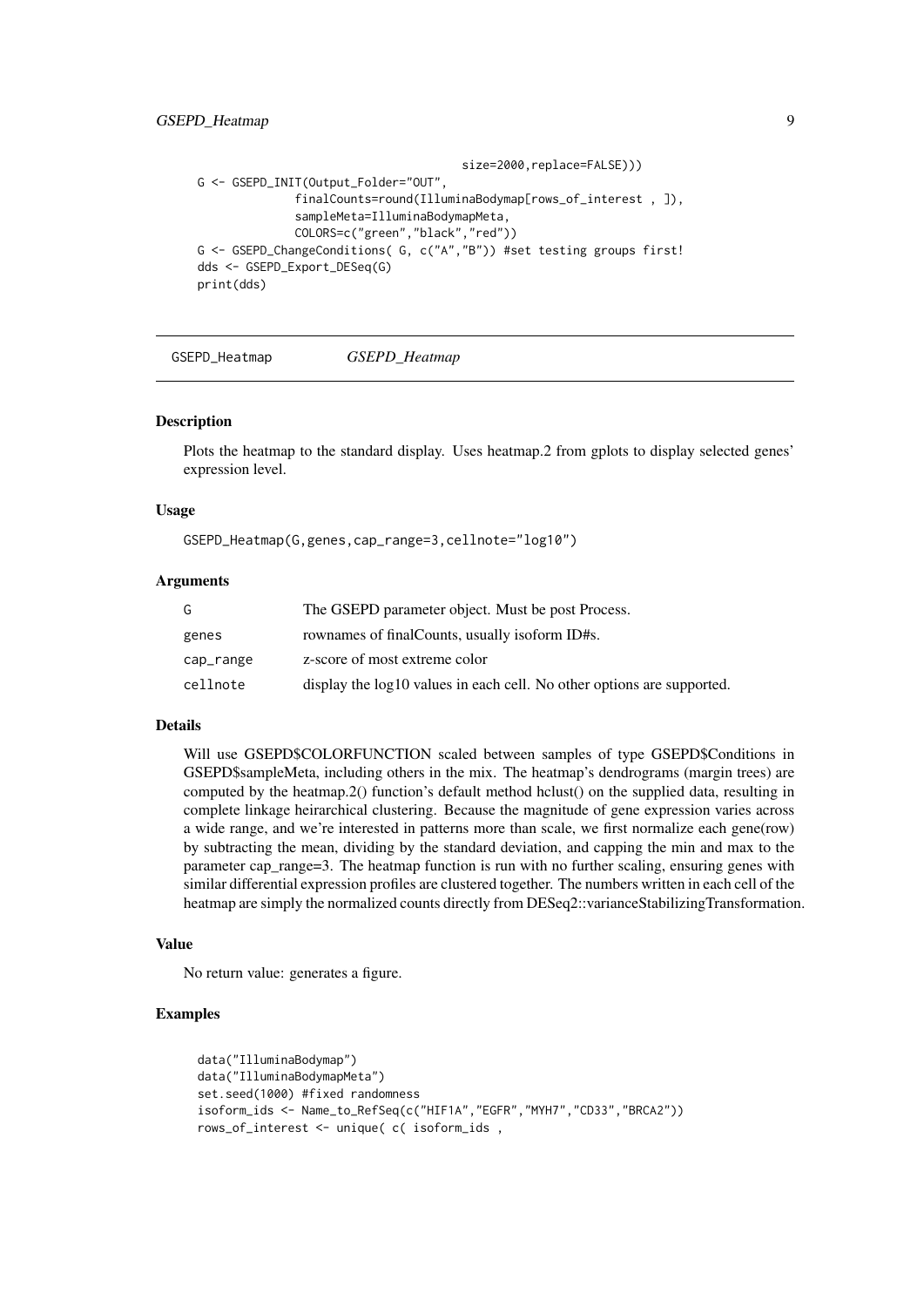```
sample(rownames(IlluminaBodymap),
                                      size=2000, replace=FALSE)))
G <- GSEPD_INIT(Output_Folder="OUT",
              finalCounts=round(IlluminaBodymap[rows_of_interest , ]),
              sampleMeta=IlluminaBodymapMeta,
              COLORS=c("green","black","red"))
G <- GSEPD_ChangeConditions( G, c("A","B")) #set testing groups first!
G <- GSEPD_Process( G ) #have to have processed results to plot them
GSEPD_Heatmap(G, genes=sample(rownames(G$finalCounts),8) )
```
GSEPD\_INIT *Initialization*

# Description

Initializes the system, here you will pass in the count dataset and the sample metadata, before any GSEPD processing. Return value is a named list holding configurable parameters.

# Usage

```
GSEPD_INIT(Output_Folder = "OUT", finalCounts = NULL, sampleMeta = NULL,
DESeqDataSet = NULL, renormalize = TRUE, vstBlind=TRUE,
 COLORS = c("green", "gray", "red"),
 C2T = "x"
```
# Arguments

| Output_Folder | Specify the subdirectory to hold output/generated files. Defaults to "OUT".                                                                                                                                                                                                                                                                                                                  |  |
|---------------|----------------------------------------------------------------------------------------------------------------------------------------------------------------------------------------------------------------------------------------------------------------------------------------------------------------------------------------------------------------------------------------------|--|
| finalCounts   | This must be a matrix of count data, rows are transcript IDs and columns are<br>samples.                                                                                                                                                                                                                                                                                                     |  |
| sampleMeta    | The sampleMeta matrix must be passed here. It is a data frame with a row<br>for each sample in the final Counts matrix. Some required columns are SHORT-<br>NAME= sample nicknames; Condition= treatment group for differential expres-<br>sion; and Sample are the column names of final Counts. Other columns are per-<br>mitted to facilitate subsetting (not automatically supported).   |  |
| DESeqDataSet  | Data may also be included in the format of a DESeqDataSet object, this is mu-<br>tually exclusive of the finalCounts/sampleMeta scheme.                                                                                                                                                                                                                                                      |  |
| renormalize   | Boolean performance flag. Default is TRUE, which causes a normalized counts<br>table to be computed from your given raw reads 'final Counts'. If you set this<br>to FALSE, then the normCounts table is preloaded with the given finalCounts<br>input matrix, short circuiting the built-in DESeq VST, and allowing the user to<br>specify some sort of pre-normalized dataset.              |  |
| vstBlind      | Exposes the option from DESeq2 to change the way variance Stabilizing Trans-<br>formation works. According to the DESeq manual: blind=TRUE should be used<br>for comparing samples in an manner unbiased by prior information on samples<br>If many of genes have large differences in counts due to the experimental<br>design, it is important to set blind=FALSE for downstream analysis. |  |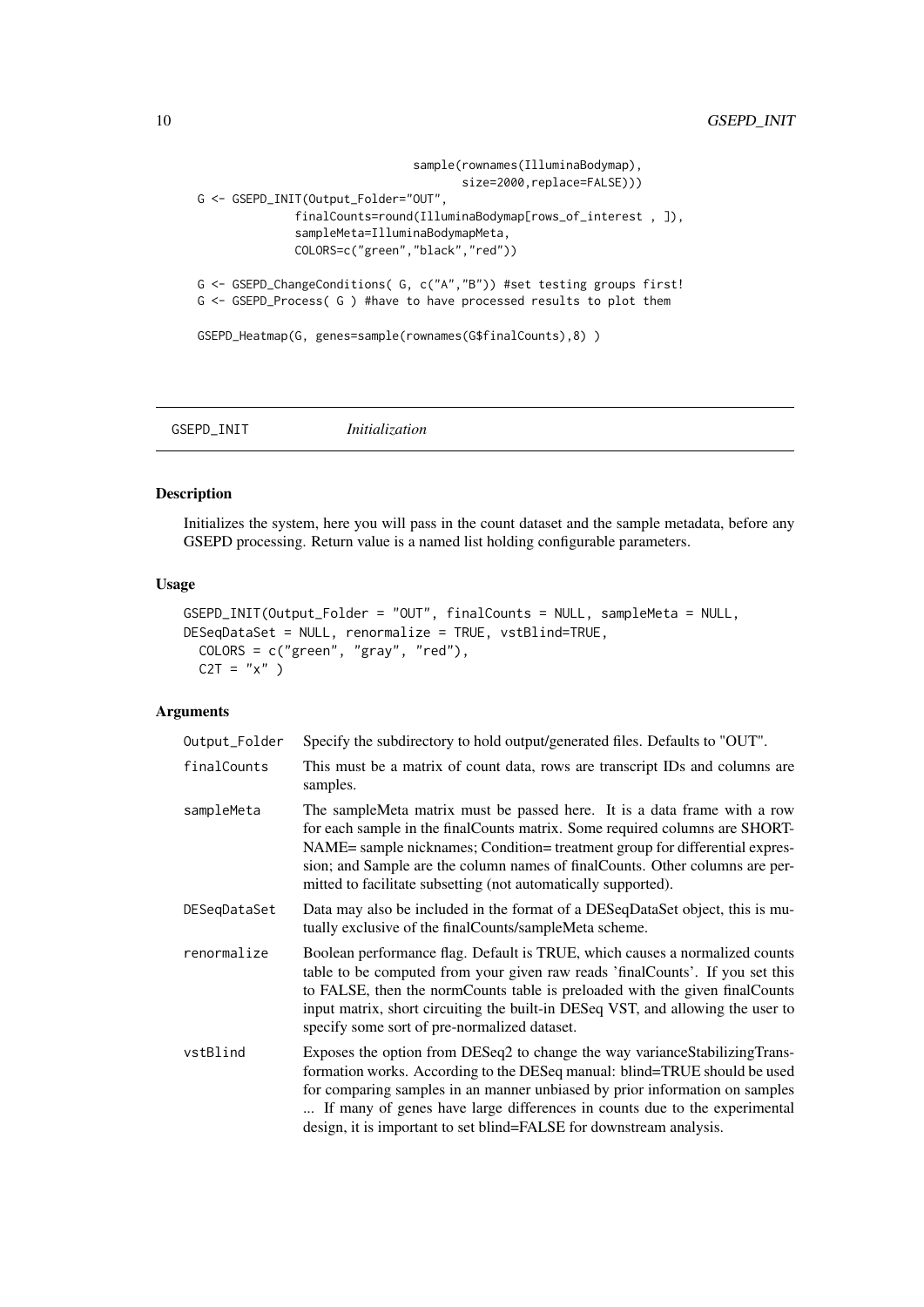<span id="page-10-0"></span>

| COLORS | A three element vector of colors to make the heatmaps, the first element is the                                    |
|--------|--------------------------------------------------------------------------------------------------------------------|
|        | under-expressed genes, and the third element is the over-expressed genes. De-<br>faults to green-red through gray. |
| C2T    | This symbol is used in the filenames to delimit sample groups.                                                     |

# Details

This function sets up the master parameter object, and therefore must be called first. This object includes all configurable parameters you can change before running the pipeline. Count data should be provided in the finalCounts matrix, with phenotype and sample data in the sampleMeta matrix. Optionally, these data may be packages in a DESeqDataSet instead. Rows with no expression are dropped at the point of loading.

# Value

Returns the GSEPD named list master object, to be used in subsequent function calls.

#### See Also

GSEPD\_Process

#### Examples

```
data("IlluminaBodymap")
data("IlluminaBodymapMeta")
isoform_ids <- Name_to_RefSeq(c("HIF1A","EGFR","MYH7","CD33","BRCA2"))
rows_of_interest <- unique( c( isoform_ids ,
                               sample(rownames(IlluminaBodymap),
                                      size=2000, replace=FALSE)))
G <- GSEPD INIT(Output Folder="OUT",
              finalCounts=round(IlluminaBodymap[rows_of_interest , ]),
              sampleMeta=IlluminaBodymapMeta,
              COLORS=c("green","black","red"))
#now ready to run:
# G<-GSEPD_ProcessAll(G);
```
GSEPD\_PCA\_Plot *Principle Components Analysis figure generation*

#### Description

After processing the pipeline, users may want to have further PCA figures generated. This function takes a completed GSEPD object and generates informative figures, based on the differentially expressed genes.

# Usage

```
GSEPD_PCA_Plot(GSEPD, customColors=FALSE)
```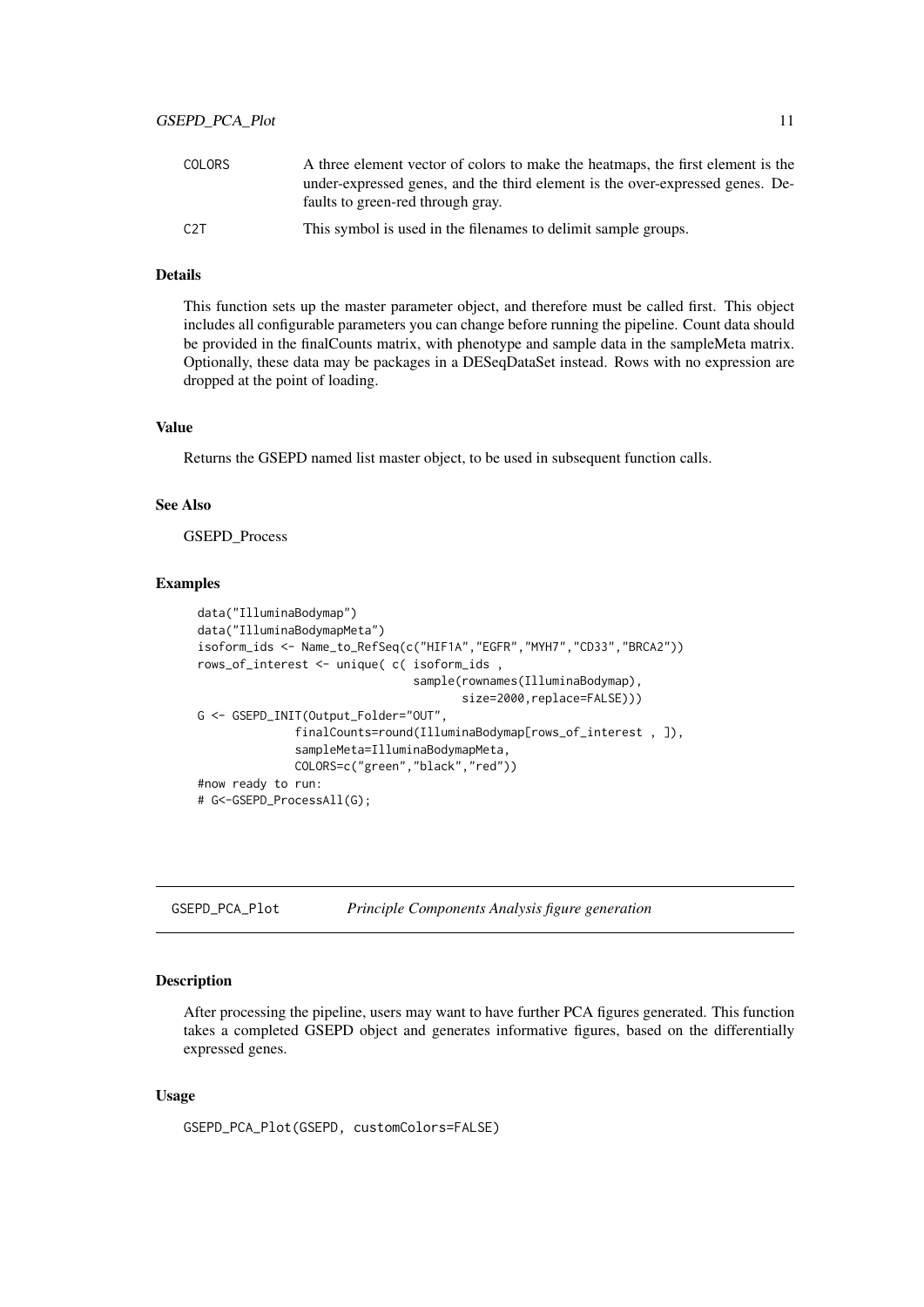# <span id="page-11-0"></span>Arguments

| GSEPD        | The master object, it should have already been run through GSEPD_Process().                                                                                                                                                               |
|--------------|-------------------------------------------------------------------------------------------------------------------------------------------------------------------------------------------------------------------------------------------|
| customColors | a boolean value, when FALSE, default behavior is to color points to match<br>the test conditions. When TRUE, use sampleMeta\$CustomColor column for a<br>sample-by-sample user specification. This behavior disables the built-in legend. |
|              |                                                                                                                                                                                                                                           |

# Value

No return value. Generates files.

#### See Also

GSEPD\_PCA\_Spec

#### Examples

```
data("IlluminaBodymap")
data("IlluminaBodymapMeta")
set.seed(1000) #fixed randomness
isoform_ids <- Name_to_RefSeq(c("HIF1A","EGFR","MYH7","CD33","BRCA2"))
rows_of_interest <- unique( c( isoform_ids ,
                               sample(rownames(IlluminaBodymap),
                                      size=2000,replace=FALSE)))
G <- GSEPD_INIT(Output_Folder="OUT",
              finalCounts=round(IlluminaBodymap[rows_of_interest , ]),
              sampleMeta=IlluminaBodymapMeta,
              COLORS=c("green","black","red"))
G <- GSEPD_ChangeConditions( G, c("A","B")) #set testing groups first!
G <- GSEPD_Process( G ) #have to have processed results to plot them
GSEPD_PCA_Plot(G)
```
GSEPD\_PCA\_Spec *Specialized PCA Plot*

#### Description

After processing the pipeline, users may want to have further PCA figures generated. This function takes a completed GSEPD object and generates informative figures. This function includes parameters to specify a particular GO-Term of interest.

# Usage

GSEPD\_PCA\_Spec(GSEPD, GOT, MDATA = NULL, customColors=FALSE)

#### Arguments

| GSEPD | The master GSEPD object, post-processed.                                                 |  |
|-------|------------------------------------------------------------------------------------------|--|
| GOT   | The GO-Term you'd like to specifically analyse. It should be found in the<br>MERGE file. |  |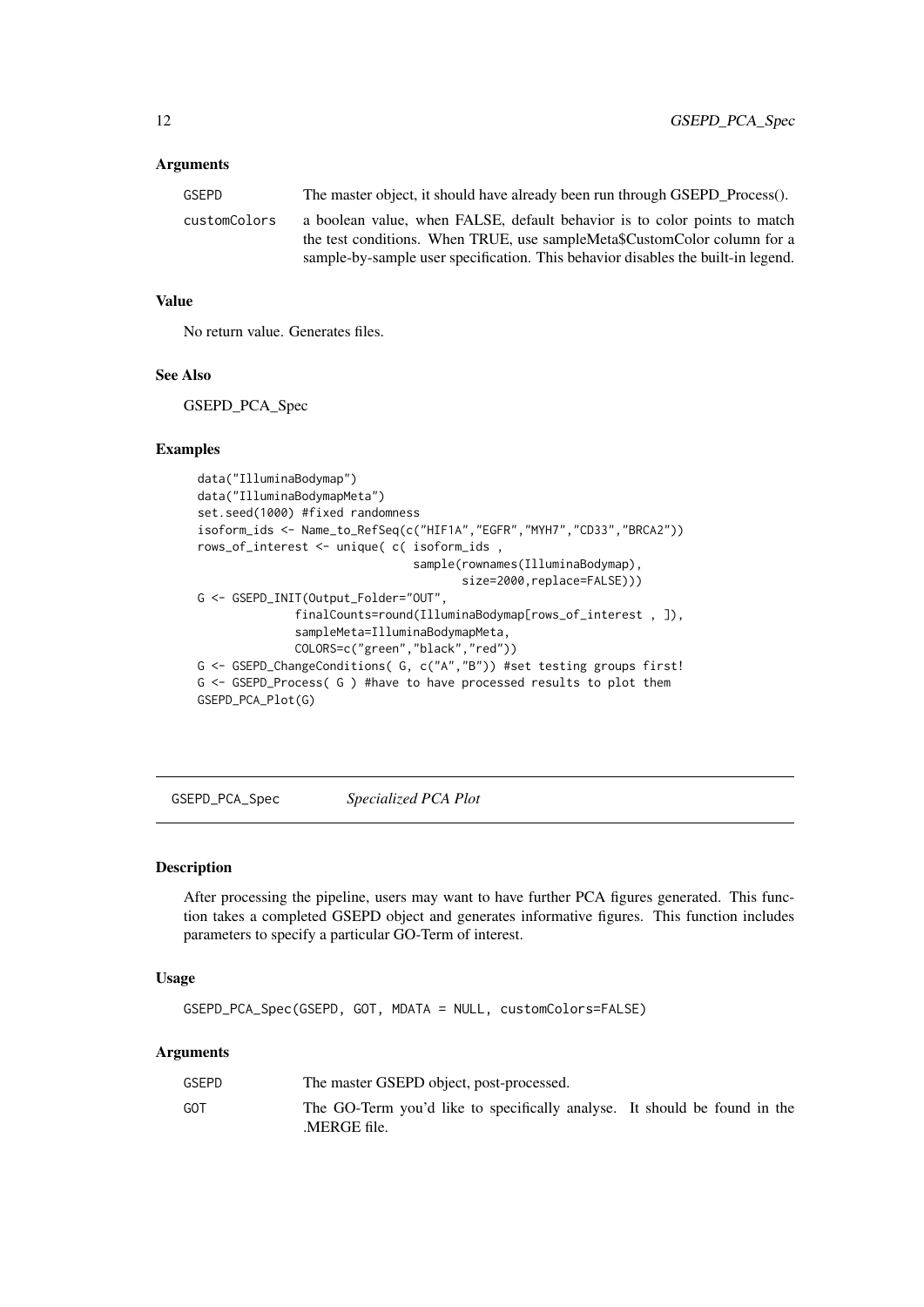| <b>MDATA</b> | Optionally, pass in the .MERGE dataset, if missing, we'll try to read the already-<br>processed file from the output directory. This option exists because reading that<br>file repeatedly is quite slow, so you're recommended to read it in once in advance<br>if you intend on making more than a couple GO-Term specific plots. |
|--------------|-------------------------------------------------------------------------------------------------------------------------------------------------------------------------------------------------------------------------------------------------------------------------------------------------------------------------------------|
| customColors | a boolean value, when FALSE, default behavior is to color points to match<br>the test conditions. When TRUE, use sampleMeta\$CustomColor column for a<br>sample-by-sample user specification. This behavior disables the built-in legend.                                                                                           |

# Value

No return value. Generates files.

# Note

This function uses either princomp() or prcomp() as neccesary, depending on sample count vs gene count.

#### See Also

GSEPD\_PCA\_Plot

```
data("IlluminaBodymap")
data("IlluminaBodymapMeta")
set.seed(1000) #fixed randomness
isoform_ids <- Name_to_RefSeq(c("HIF1A","EGFR","MYH7","CD33","BRCA2"))
rows_of_interest <- unique( c( isoform_ids ,
                               sample(rownames(IlluminaBodymap),
                                      size=2000,replace=FALSE)))
G <- GSEPD_INIT(Output_Folder="OUT",
              finalCounts=round(IlluminaBodymap[rows_of_interest , ]),
              sampleMeta=IlluminaBodymapMeta,
              COLORS=c("green","black","red"))
G <- GSEPD_ChangeConditions( G, c("A","B")) #set testing groups first!
G <- GSEPD_Process( G ) #have to have processed results to plot them
GOT <- "GO:0012345" # specify a GO Term you'd like to review
#it should be present in the MERGE file.
MergeFile <- list.files(G$Output_Folder, pattern="MERGE")[1]
MDATA<-read.csv(sprintf("%s%s%s", G$Output_Folder, .Platform$file.sep, MergeFile),
    as.is=TRUE,header=TRUE)
GOT=MDATA$category[1] #choose a GO term that is definitely in the output data.
GSEPD_PCA_Spec(G, GOT,MDATA=MDATA)
```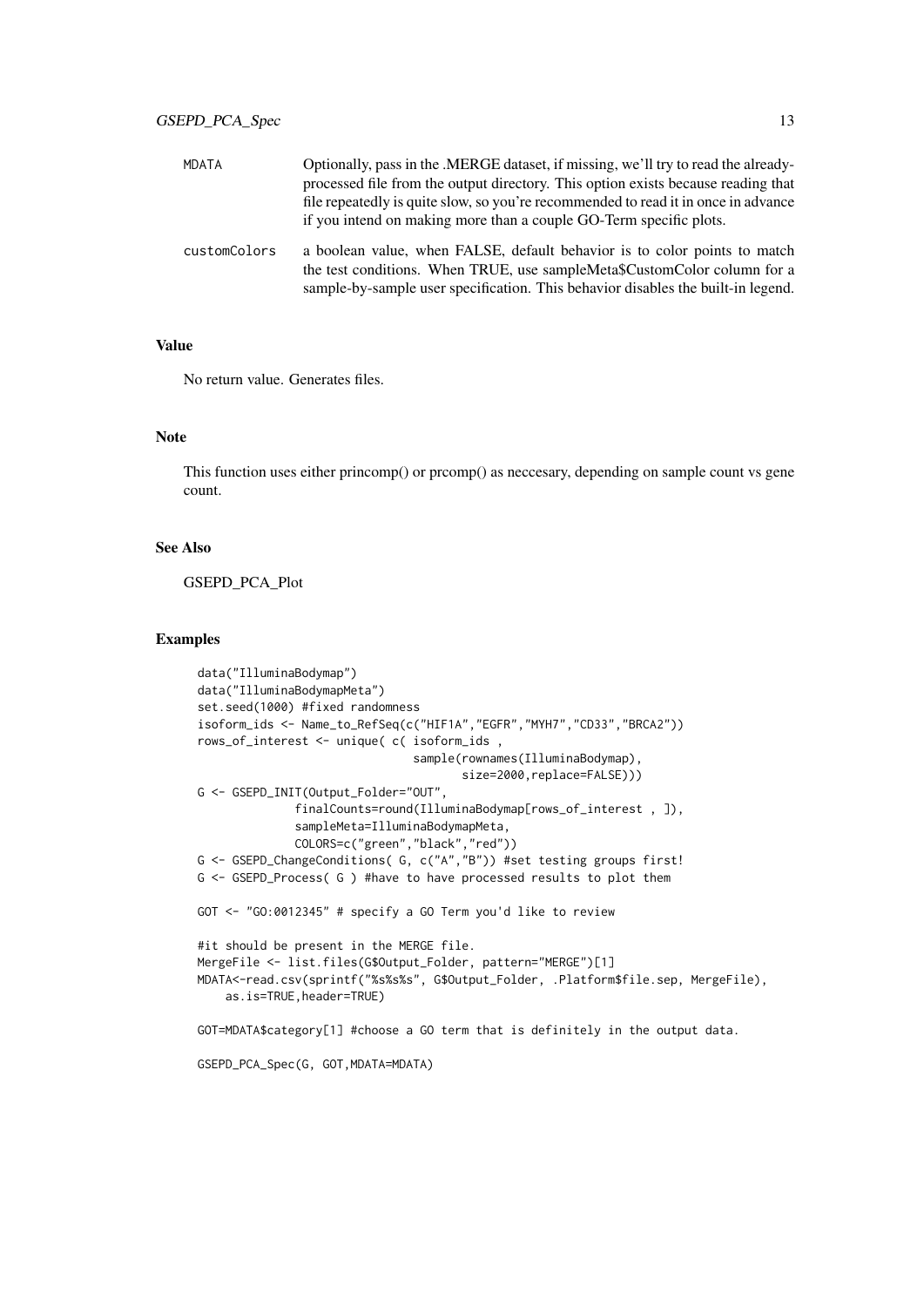<span id="page-13-0"></span>GSEPD\_Process *Processing*

#### Description

Primary interface, use this function to kick off the pipeline.

# Usage

```
GSEPD_Process(GSEPD)
```
# Arguments

GSEPD The initialized GSEPD master object to operate on.

#### Details

Runs the pipeline. If any files are already present matching the generated filenames, they will be reused. If you changed a parameter that would alter the generated filenames, new ones are created. If a customization parameter is not part of the filename (like a p-value cutoff), you should change the output folder to keep new files separate.

# Value

Returns the GSEPD object post-processed, for use in further plotting functions. Optional.

# See Also

GSEPD\_INIT

```
data("IlluminaBodymap")
data("IlluminaBodymapMeta")
set.seed(1000) #fixed randomness
isoform_ids <- Name_to_RefSeq(c("HIF1A","EGFR","MYH7","CD33","BRCA2"))
rows_of_interest <- unique( c( isoform_ids ,
                                sample(rownames(IlluminaBodymap),
                                       size=2000, replace=FALSE)))
G <- GSEPD_INIT(Output_Folder="OUT",
              finalCounts=round(IlluminaBodymap[rows_of_interest , ]),
              sampleMeta=IlluminaBodymapMeta,
              COLORS=c("green","black","red"))
G <- GSEPD_ChangeConditions( G, c("A","B")) #set testing groups first!
#G <- GSEPD_Process( G ) #would run DESeq2 and GOSeq and GSEPD comparing conditions A and B
```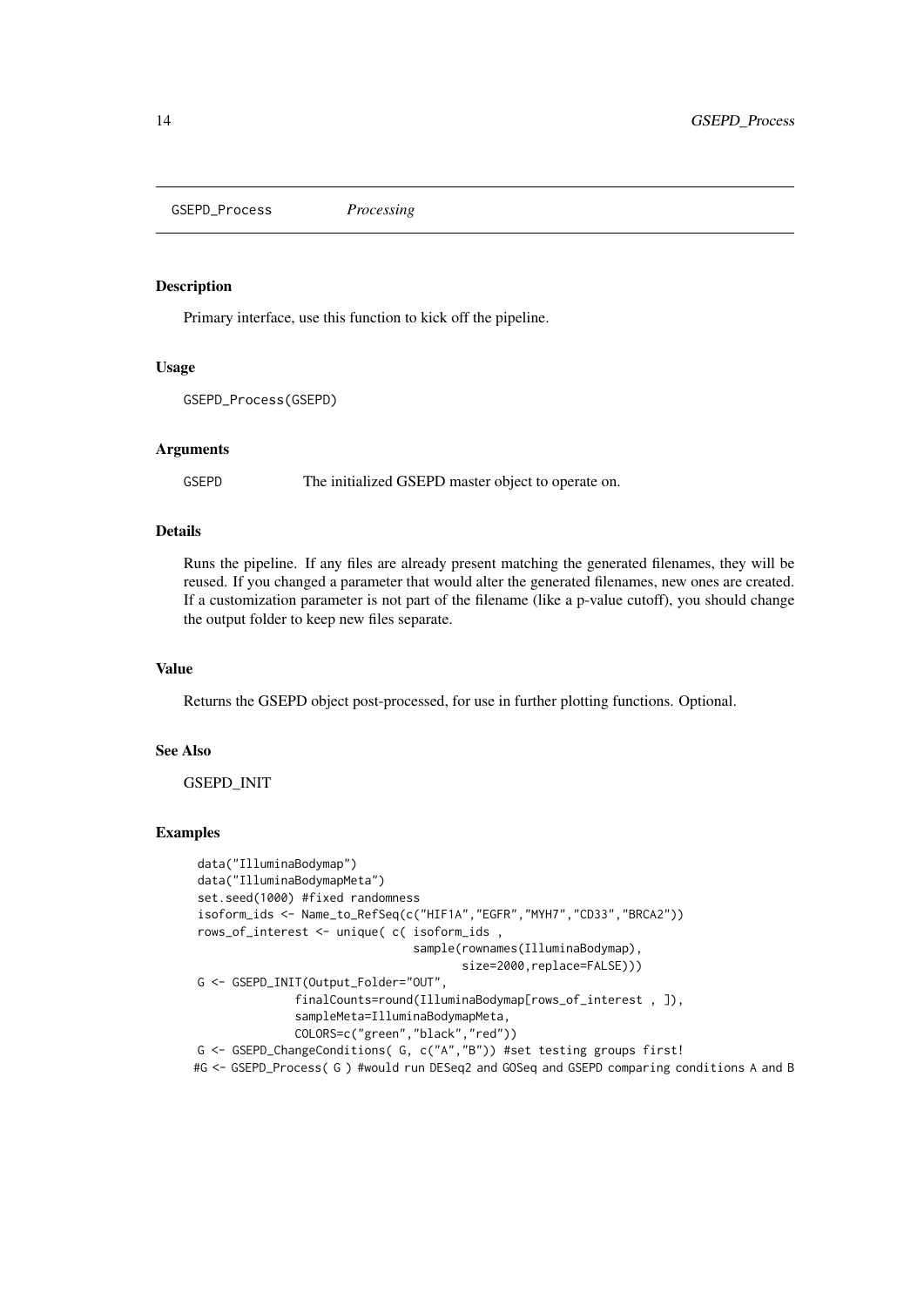<span id="page-14-0"></span>GSEPD\_ProcessAll *GSEPD\_ProcessAll*

#### Description

Runs each pairing within GSEPD\$sampleMeta\$Conditions.

#### Usage

```
GSEPD_ProcessAll(G)
```
# Arguments

G The GSEPD object from GSEPD\_INIT()

#### Details

Set your GSEPD\$LIMIT before running each pairwise comparison.

#### Value

Returns the last GSEPD object.

# See Also

GSEPD\_Process

# Examples

```
data("IlluminaBodymap")
data("IlluminaBodymapMeta")
head(IlluminaBodymap)
set.seed(1000) #fixed randomness
isoform_ids <- Name_to_RefSeq(c("HIF1A","EGFR","MYH7","CD33","BRCA2"))
rows_of_interest <- unique( c( isoform_ids ,
                               sample(rownames(IlluminaBodymap),
                                      size=2000, replace=FALSE)))
G <- GSEPD_INIT(Output_Folder="OUT",
              finalCounts=round(IlluminaBodymap[rows_of_interest , ]),
              sampleMeta=IlluminaBodymapMeta,
              COLORS=c("green","black","red"))
```
# G <- GSEPD\_ProcessAll( G ) #would run across all pairs of G\$Condition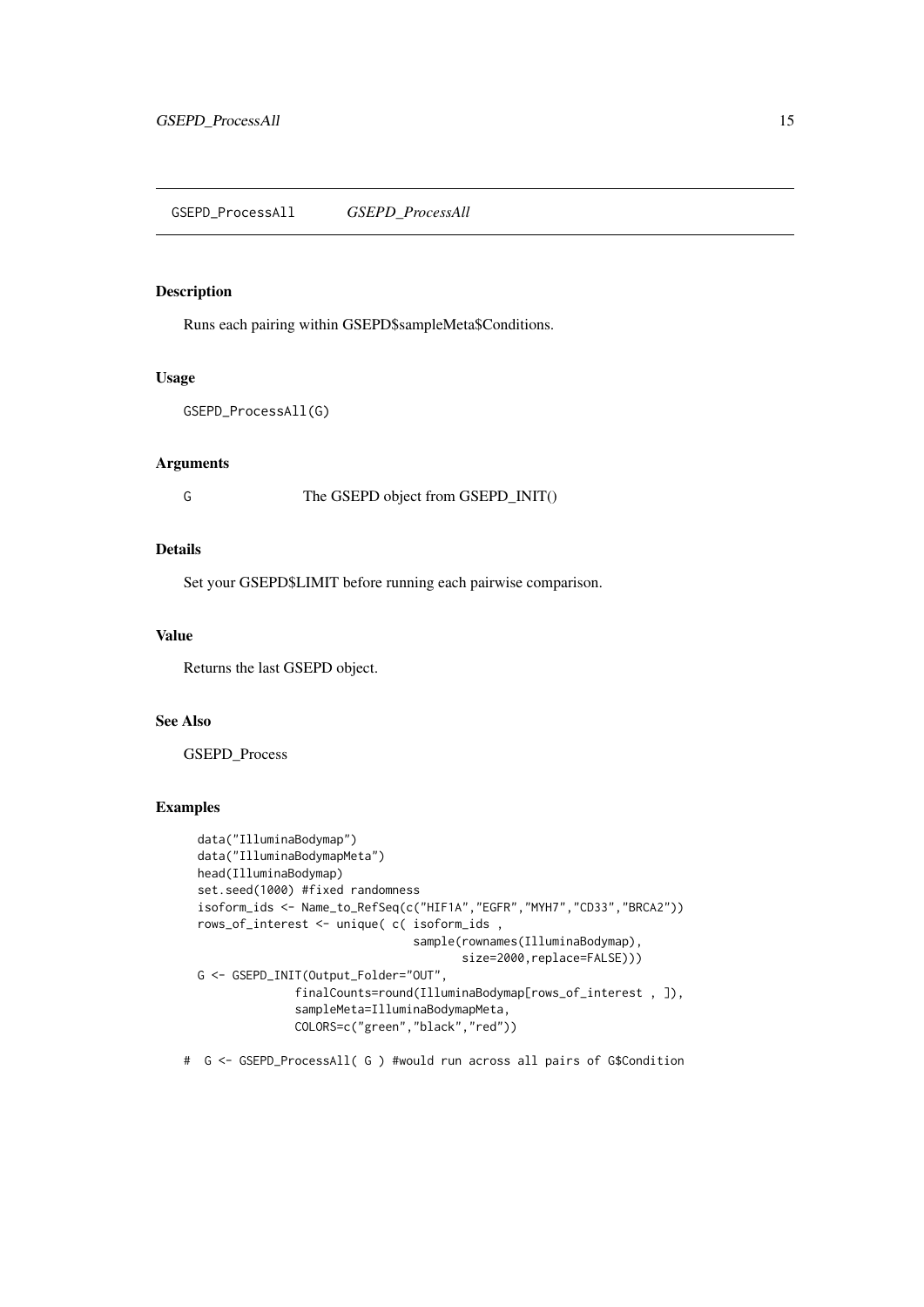<span id="page-15-0"></span>

# Description

After processing, if you want to easily access the differentially expressed transcript listing, this function will read in the default generated files, and apply filters as specified by the GSEPD master object (default p-values).

#### Usage

GSEPD\_PullDEG(GSEPD, PTHRESH)

# Arguments

| GSEPD          | The master object should have been processed already such that differentially<br>expressed genes are readily available. |
|----------------|-------------------------------------------------------------------------------------------------------------------------|
| <b>PTHRESH</b> | Specify the degree of stringency.                                                                                       |

# Value

Returns a vector of ID#, suitable to row-subsetting of the finalCounts table.

```
data("IlluminaBodymap")
data("IlluminaBodymapMeta")
set.seed(1000) #fixed randomness
isoform_ids <- Name_to_RefSeq(c("HIF1A","EGFR","MYH7","CD33","BRCA2"))
rows_of_interest <- unique( c( isoform_ids ,
                               sample(rownames(IlluminaBodymap),
                                      size=2000,replace=FALSE)))
G <- GSEPD_INIT(Output_Folder="OUT",
              finalCounts=round(IlluminaBodymap[rows_of_interest , ]),
              sampleMeta=IlluminaBodymapMeta,
              COLORS=c("green","black","red"))
G <- GSEPD_ChangeConditions( G, c("A","B")) #set testing groups first!
G <- GSEPD_Process( G ) #have to have processed results to plot them
Significant_Genes <- GSEPD_PullDEG(G, PTHRESH=0.0250)
#then do more with these identifiers:
print(Significant_Genes)
# GSEPD_Heatmap(G, genes= Significant_Genes )
```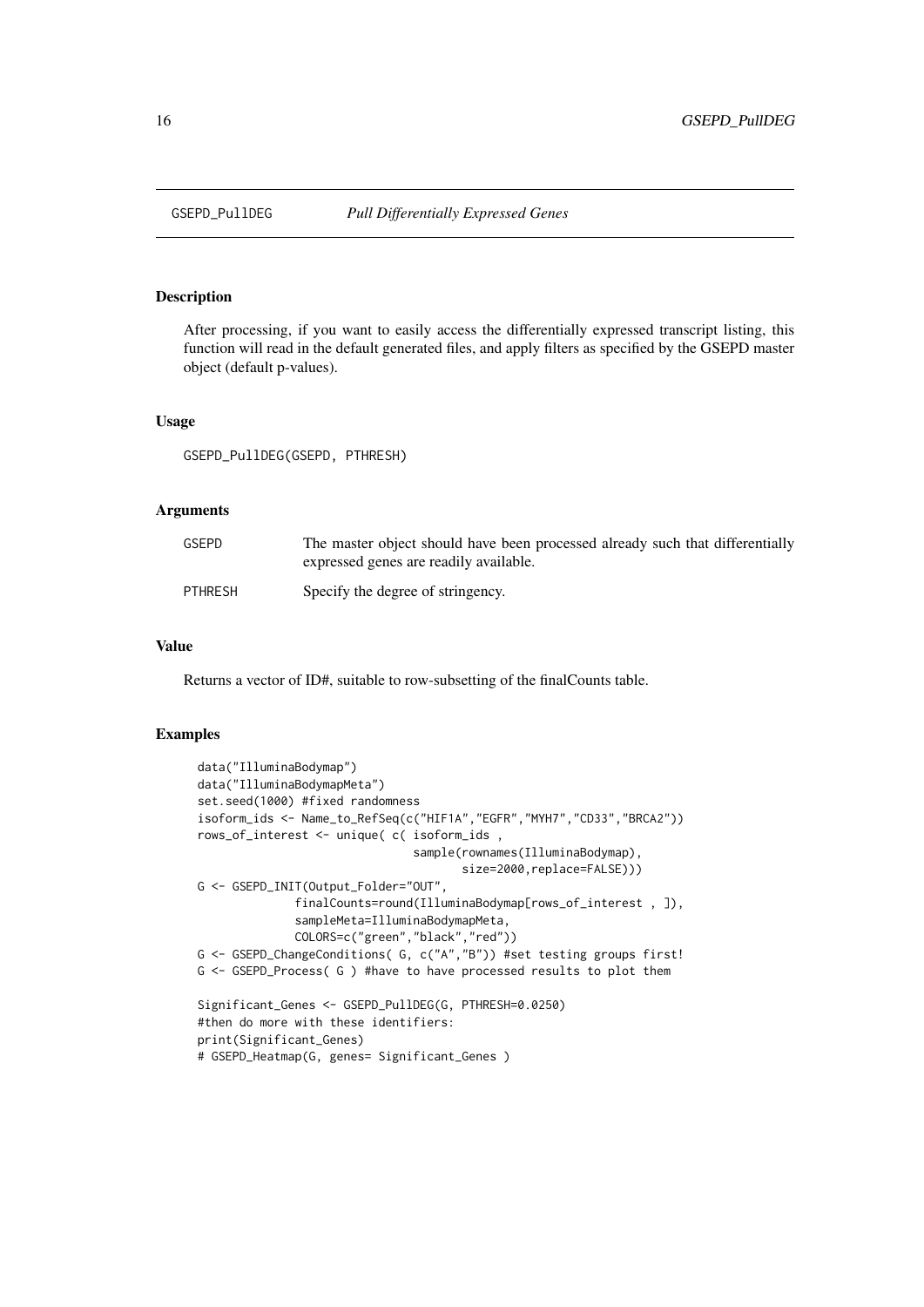#### <span id="page-16-0"></span>**Description**

A collection of counts datasets from Illumina Human Bodymap 2.0, one sample each for adipose, blood, heart and skeletal\_muscle. Four technical replicates are created by downsampling the original Illumina data. Alignment was performed by Ensembl, so the source of this dataset is ftp://ftp.ensembl.org/pub/release-70/bam/homo\_sapiens/genebuild . Each of the four Human Bodymap samples are downsampled four times. Read counts are collected with Bedtools CoverageBed and a RefSeq exon annotation.

#### Usage

data(IlluminaBodymap)

#### Format

A data frame with 37653 observations on the following 16 variables.

- adipose.1 Illumina Human Bodymap 2 'Adipose' sample, downsampled to one-third.
- adipose.2 Illumina Human Bodymap 2 'Adipose' sample, downsampled to one-third.
- adipose.3 Illumina Human Bodymap 2 'Adipose' sample, downsampled to one-third.

adipose.4 Illumina Human Bodymap 2 'Adipose' sample, downsampled to one-third.

- blood.1 Illumina Human Bodymap 2 'Blood' sample, downsampled to one-third.
- blood.2 Illumina Human Bodymap 2 'Blood' sample, downsampled to one-third.
- blood.3 Illumina Human Bodymap 2 'Blood' sample, downsampled to one-third.
- blood.4 Illumina Human Bodymap 2 'Blood' sample, downsampled to one-third.
- heart.1 Illumina Human Bodymap 2 'Heart' sample, downsampled to one-third.
- heart.2 Illumina Human Bodymap 2 'Heart' sample, downsampled to one-third.
- heart.3 Illumina Human Bodymap 2 'Heart' sample, downsampled to one-third.
- heart.4 Illumina Human Bodymap 2 'Heart' sample, downsampled to one-third.
- skeletal\_muscle.1 Illumina Human Bodymap 2 'Skeletal Muscle' sample, downsampled to onethird.
- skeletal\_muscle.2 Illumina Human Bodymap 2 'Skeletal Muscle' sample, downsampled to onethird.
- skeletal\_muscle.3 Illumina Human Bodymap 2 'Skeletal Muscle' sample, downsampled to onethird.
- skeletal\_muscle.4 Illumina Human Bodymap 2 'Skeletal Muscle' sample, downsampled to onethird.

#### Value

A numeric matrix of read-counts from RNA-Seq, measured at transcripts by coverageBed.

#### Source

http://www.ebi.ac.uk/arrayexpress/experiments/E-MTAB-513/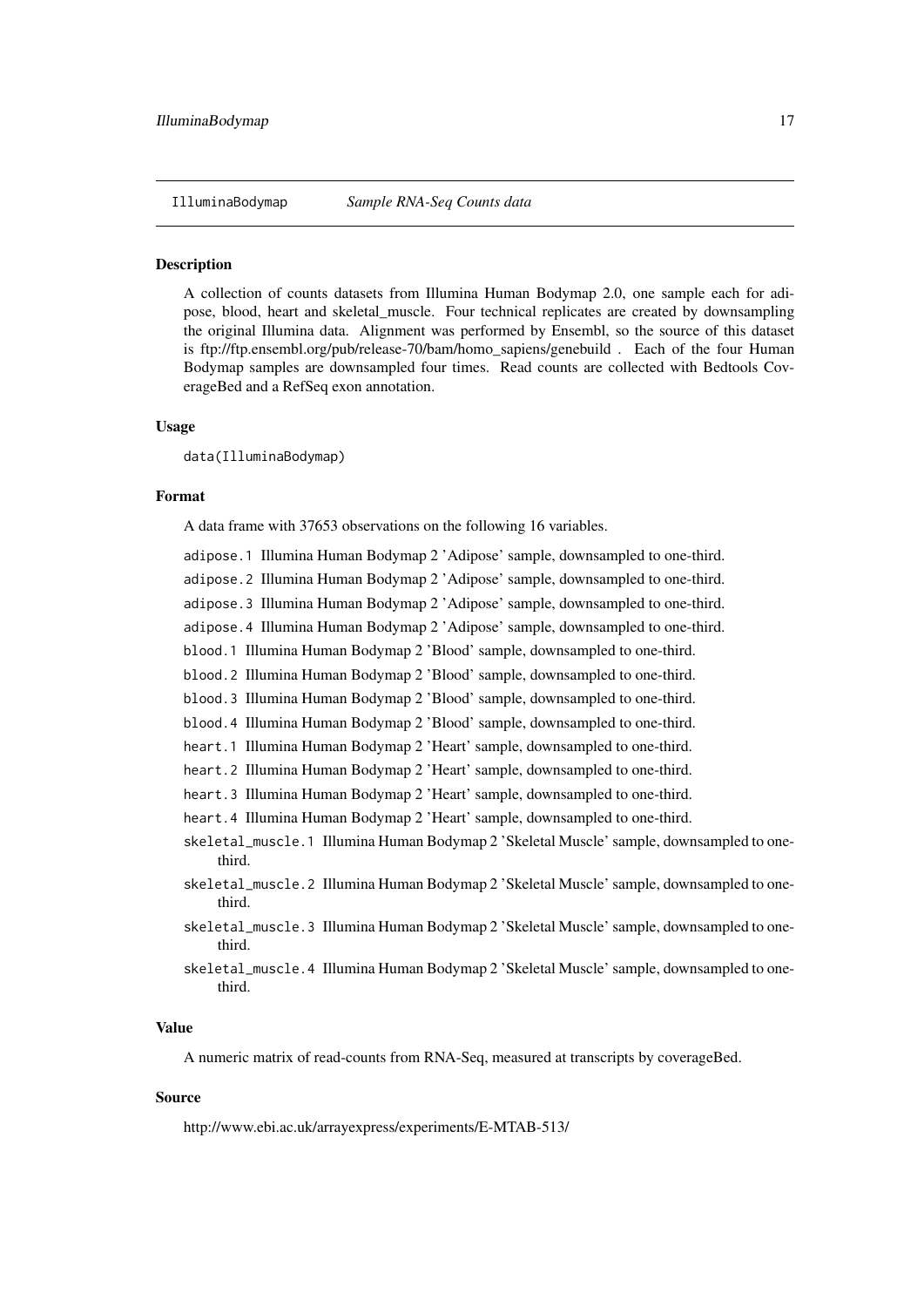# References

Illumina Human Bodymap 2.0. Ensembl etc.

#### Examples

```
data(IlluminaBodymap)
head(IlluminaBodymap,30)
```
IlluminaBodymapMeta *Metadata table for the included sample data*

#### Description

The metadata table required to inform GSEPD of the sample/condition and abbreviated names for each column of the included 'counts' dataset. You should mirror this table's structure for your dataset.

#### Usage

```
data(IlluminaBodymapMeta)
```
#### Format

A data frame with 16 observations on the following 3 variables.

- Sample A vector of the column names in your counts table, for the included sample data, it's four tissue types repeated four times each. For your data this must correspond to the column labels in the counts table.
- Condition The sample categorizations for use in differential expression, this should also be a vector the same length as the number of columns in your counts table. Here we have 'A' for each Adipose, 'B' for each muscle type, and 'C' for the blood samples.
- SHORTNAME Abbreviated names for each sample to appear in plots.

#### Value

A dataframe of sample identifiers for the rgsepd::IlluminaBodymap matrix.

```
data(IlluminaBodymapMeta)
str(IlluminaBodymapMeta)
```
<span id="page-17-0"></span>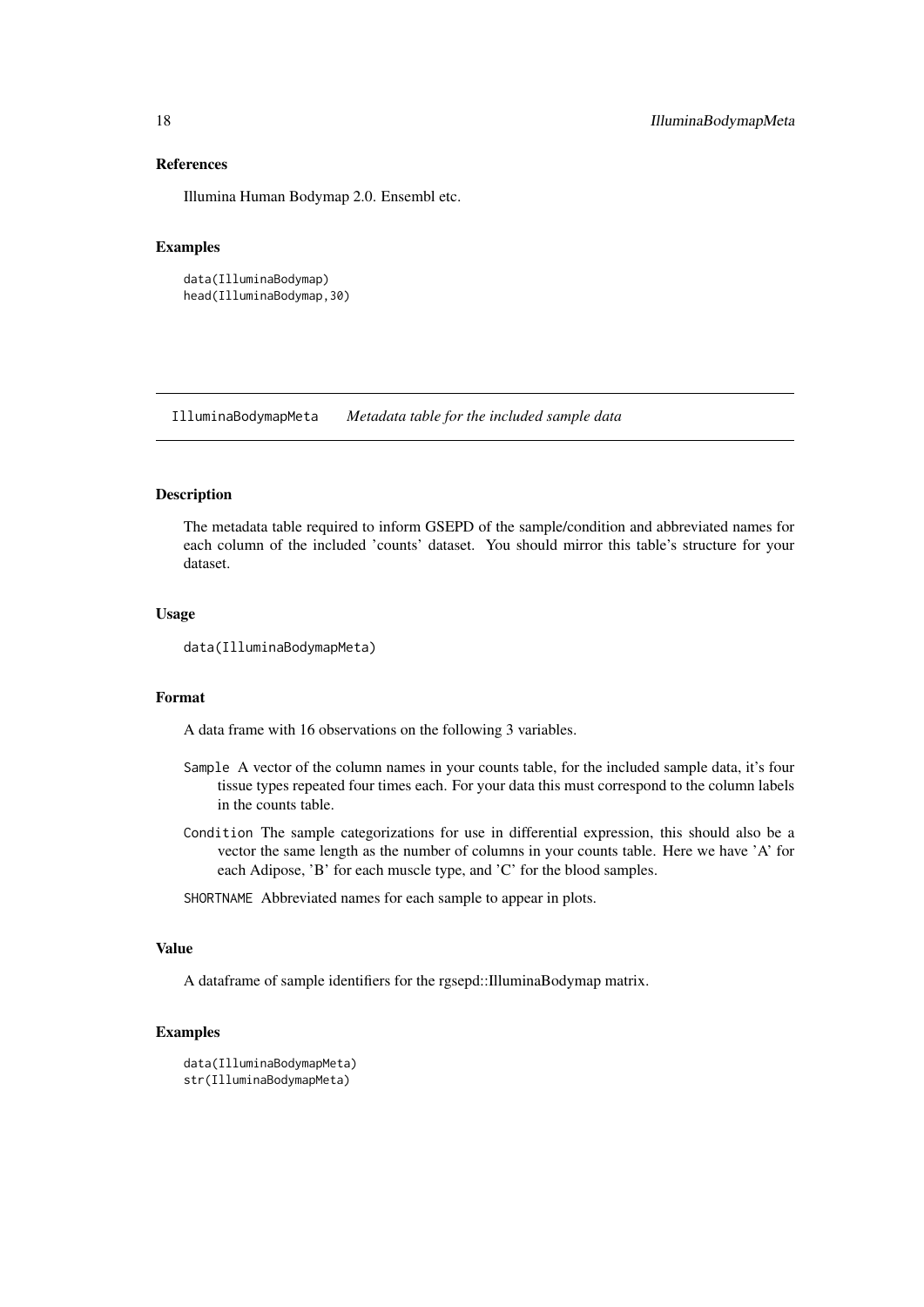<span id="page-18-0"></span>Name\_to\_RefSeq *Name to RefSeq*

# Description

Lookup a HGNC symbol and return an appropriate NM##.

# Usage

Name\_to\_RefSeq(x)

### Arguments

x The HGNC symbol(s) you wish to convert.

#### Details

Not found gene symbols will return NA or the empty string.

# Value

The NM\_### id numbers corresponding to the input gene names (HGNC symbols.)

# Note

This routine relies on bioconductor annotation package org.Hs.eg.db to ensure the most up to date mappings.

```
Name_to_RefSeq("LSMEM2")
#should return NM_153215
```